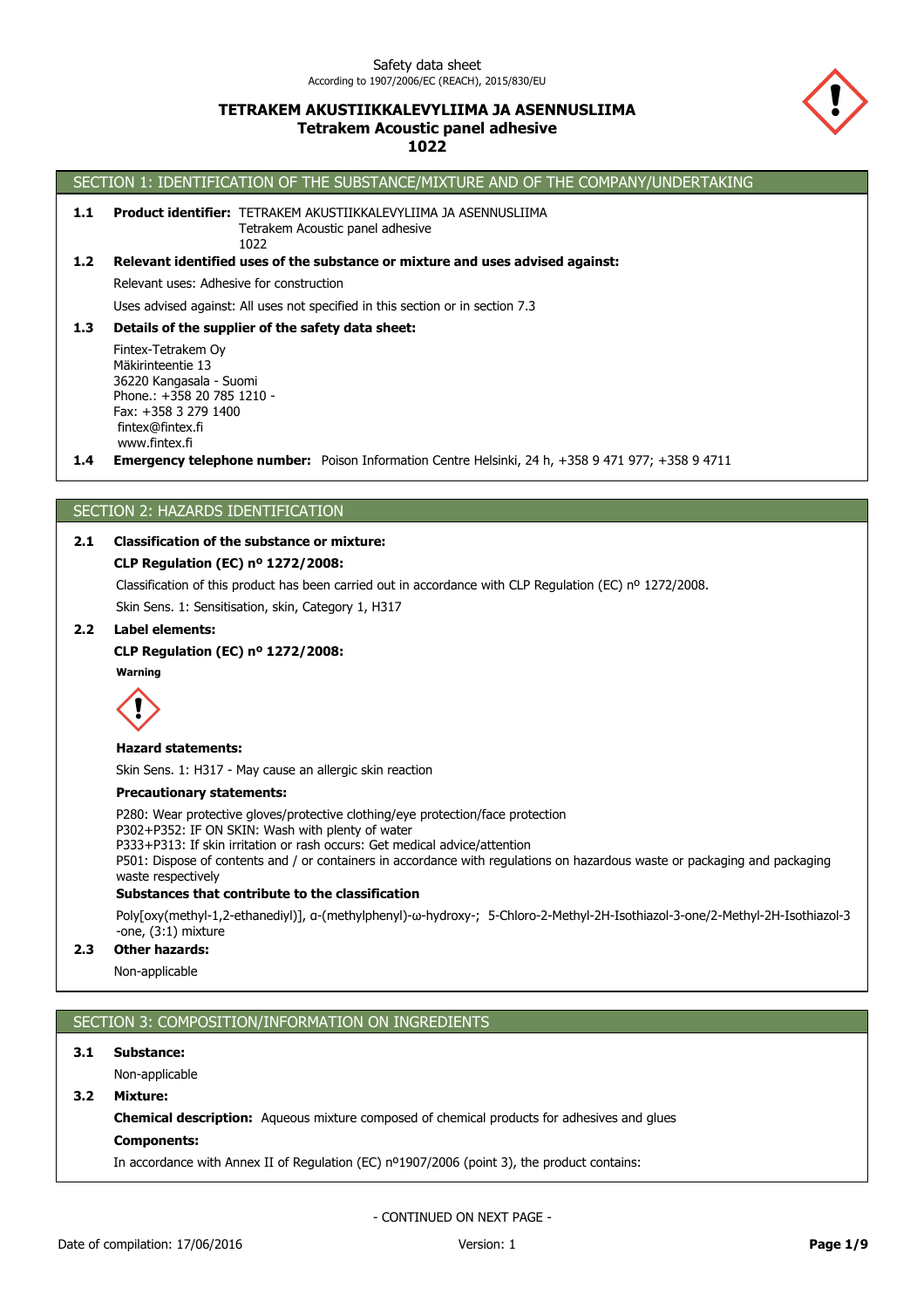## **TETRAKEM AKUSTIIKKALEVYLIIMA JA ASENNUSLIIMA Tetrakem Acoustic panel adhesive 1022**



## SECTION 3: COMPOSITION/INFORMATION ON INGREDIENTS (continued)

| <b>Identification</b>                                                          |                      | Chemical name/Classification                                                                                                                                |                 |          |
|--------------------------------------------------------------------------------|----------------------|-------------------------------------------------------------------------------------------------------------------------------------------------------------|-----------------|----------|
| CAS:<br>9064-13-5                                                              |                      | Poly[oxy(methyl-1,2-ethanediyl)], α-(methylphenyl)-ω-hydroxy-                                                                                               | Self-classified |          |
| EC:<br>Non-applicable<br>Index: Non-applicable<br>REACH: Non-applicable        | Regulation 1272/2008 | Skin Sens. 1: H317 - Warning                                                                                                                                |                 | $1 - 5%$ |
| CAS:<br>55965-84-9<br>EC:<br>Non-applicable                                    | mixture              | 5-Chloro-2-Methyl-2H-Isothiazol-3-one/2-Methyl-2H-Isothiazol-3-one, (3:1)                                                                                   | ATP CLP00       |          |
| Index: 613-167-00-5<br>REACH: Non-applicable<br>Regulation 1272/2008<br>Danger |                      | Acute Tox. 1: H310+H330; Acute Tox. 3: H301; Aquatic Acute 1: H400; Aquatic<br>Chronic 1: H410; Eye Dam. 1: H318; Skin Corr. 1B: H314; Skin Sens. 1: H317 - | ◈◇◇◇            | < 0.01 % |

## SECTION 4: FIRST AID MEASURES

## **4.1 Description of first aid measures:**

The symptoms resulting from intoxication can appear after exposure, therefore, in case of doubt, seek medical attention for direct exposure to the chemical product or persistent discomfort, showing the SDS of this product.

## **By inhalation:**

This product is not classified as hazardous through inhalation,however, it is recommended in case of intoxication symptoms to remove the person affected from the area of exposure, provide clean air and keep at rest. Request medical attention if symptoms persist.

#### **By skin contact:**

Remove contaminated clothing and footwear, rinse skin or shower the person affected if appropriate with plenty of cold water and neutral soap. In serious cases see a doctor. If the product causes burns or freezing, clothing should not be removed as this could worsen the injury caused if it is stuck to the skin. If blisters form on the skin, these should never be burst as this will increase the risk of infection.

#### **By eye contact:**

Rinse eyes thoroughly with lukewarm water for at least 15 minutes. Do not allow the person affected to rub or close their eyes. If the injured person uses contact lenses, these should be removed unless they are stuck to the eyes, as this could cause further damage. In all cases, after cleaning, a doctor should be consulted as quickly as possible with the SDS of the product.

## **By ingestion/aspiration:**

Do not induce vomiting, but if it does happen keep the head down to avoid aspiration. Keep the person affected at rest. Rinse out the mouth and throat, as they may have been affected during ingestion.

#### **4.2 Most important symptoms and effects, both acute and delayed:**

Acute and delayed effects are indicated in sections 2 and 11.

## **4.3 Indication of any immediate medical attention and special treatment needed:**

Non-applicable

## SECTION 5: FIREFIGHTING MEASURES

#### **5.1 Extinguishing media:**

Product is non-flammable under normal conditions of storage, manipulation and use. In the case of inflammation as a result of improper manipulation, storage or use preferably use polyvalent powder extinguishers (ABC powder), in accordance with the Regulation on fire protection systems. IT IS NOT RECOMMENDED to use tap water as an extinguishing agent.

### **5.2 Special hazards arising from the substance or mixture:**

As a result of combustion or thermal decomposition reactive sub-products are created that can become highly toxic and, consequently, can present a serious health risk.

### **5.3 Advice for firefighters:**

Depending on the magnitude of the fire it may be necessary to use full protective clothing and individual respiratory equipment. Minimum emergency facilities and equipment should be available (fire blankets, portable first aid kit,...) in accordance with Directive 89/654/EC.

### **Additional provisions:**

Act in accordance with the Internal Emergency Plan and the Information Sheets on actions to take after an accident or other emergencies. Destroy any source of ignition. In case of fire, refrigerate the storage containers and tanks for products susceptible to inflammation, explosion or BLEVE as a result of high temperatures. Avoid spillage of the products used to extinguish the fire into an aqueous medium.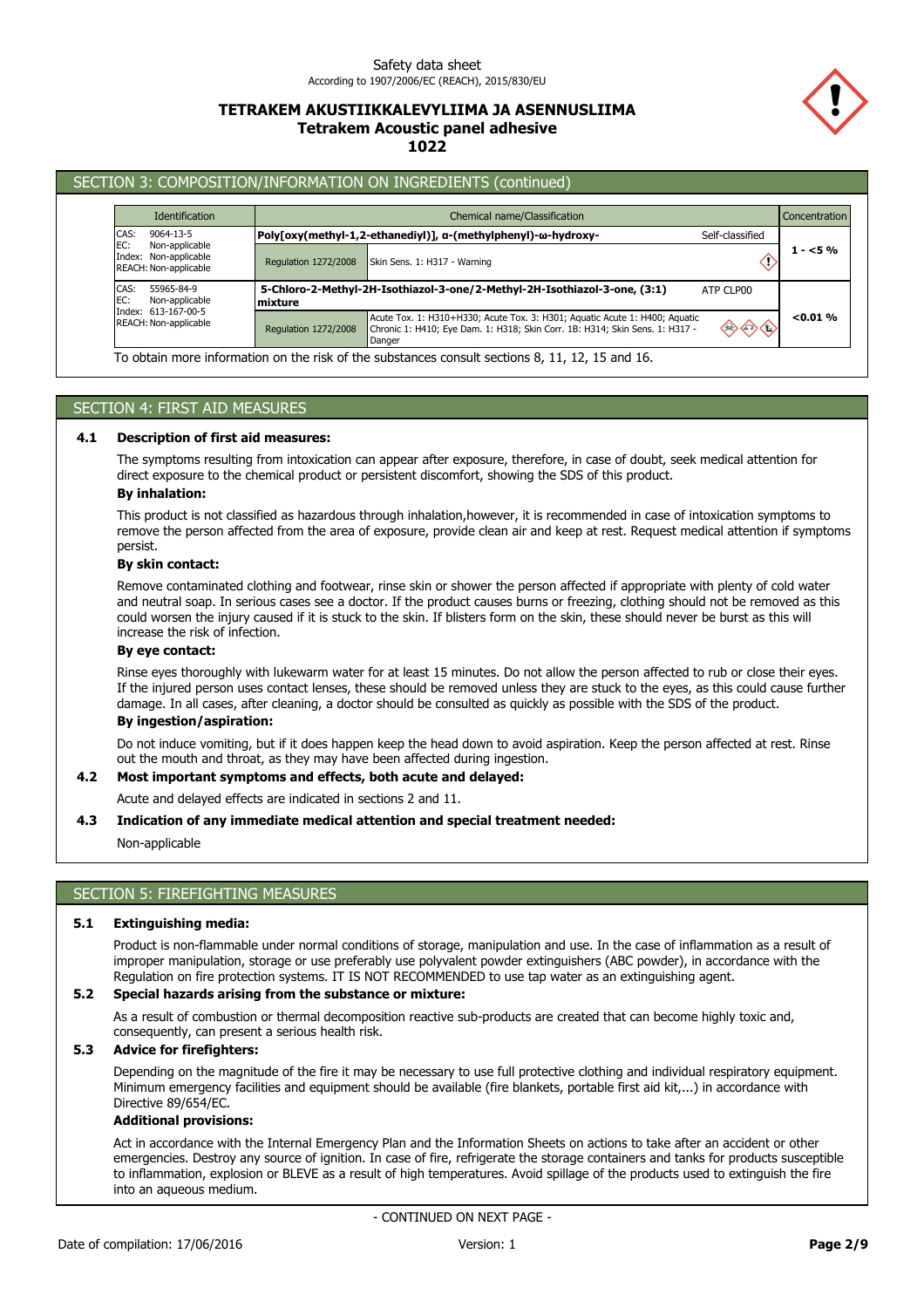## **TETRAKEM AKUSTIIKKALEVYLIIMA JA ASENNUSLIIMA Tetrakem Acoustic panel adhesive 1022**



### SECTION 6: ACCIDENTAL RELEASE MEASURES

#### **6.1 Personal precautions, protective equipment and emergency procedures:**

Isolate leaks provided that there is no additional risk for the people performing this task. Personal protection equipment must be used against potential contact with the spilt product (See section 8). Evacuate the area and keep out those who do not have protection.

### **6.2 Environmental precautions:**

Avoid spillage into an aqueous medium as it contains substances potentially dangerous for this. Contain the product absorbed in hermetically sealed containers. In the case of serious spillage into an aqueous medium notify the relevant authority.

## **6.3 Methods and material for containment and cleaning up:**

It is recommended:

Absorb the spillage using sand or inert absorbent and move it to a safe place. Do not absorb in sawdust or other combustible absorbents. For any concern related to disposal consult section 13.

# **6.4 Reference to other sections:**

See sections 8 and 13.

## SECTION 7: HANDLING AND STORAGE

### **7.1 Precautions for safe handling:**

A.- Precautions for safe manipulation

Comply with the current legislation concerning the prevention of industrial risks. Keep containers hermetically sealed. Control spills and residues, destroying them with safe methods (section 6). Avoid leakages from the container. Maintain order and cleanliness where dangerous products are used.

B.- Technical recommendations for the prevention of fires and explosions

Product is non-flammable under normal conditions of storage, manipulation and use. It is recommended to transfer at slow speeds to avoid the generation of electrostatic charges that can affect flammable products. Consult section 10 for information on conditions and materials that should be avoided.

C.- Technical recommendations to prevent ergonomic and toxicological risks

Do not eat or drink during the process, washing hands afterwards with suitable cleaning products.

D.- Technical recommendations to prevent environmental risks

It is recommended to have absorbent material available at close proximity to the product (See subsection 6.3)

### **7.2 Conditions for safe storage, including any incompatibilities:**

A.- Technical measures for storage

| Minimum Temp.: | 5 OC      |
|----------------|-----------|
| Maximum Temp.: | 25 °C     |
| Maximum time:  | 12 Months |
|                |           |

B.- General conditions for storage

Avoid sources of heat, radiation, static electricity and contact with food. For additional information see subsection 10.5

#### **7.3 Specific end use(s):**

Except for the instructions already specified it is not necessary to provide any special recommendation regarding the uses of this product.

### SECTION 8: EXPOSURE CONTROLS/PERSONAL PROTECTION

#### **8.1 Control parameters:**

Substances whose occupational exposure limits have to be monitored in the work environment There are no occupational exposure limits for the substances contained in the product

#### **DNEL (Workers):**

Non-applicable

#### **DNEL (General population):**

Non-applicable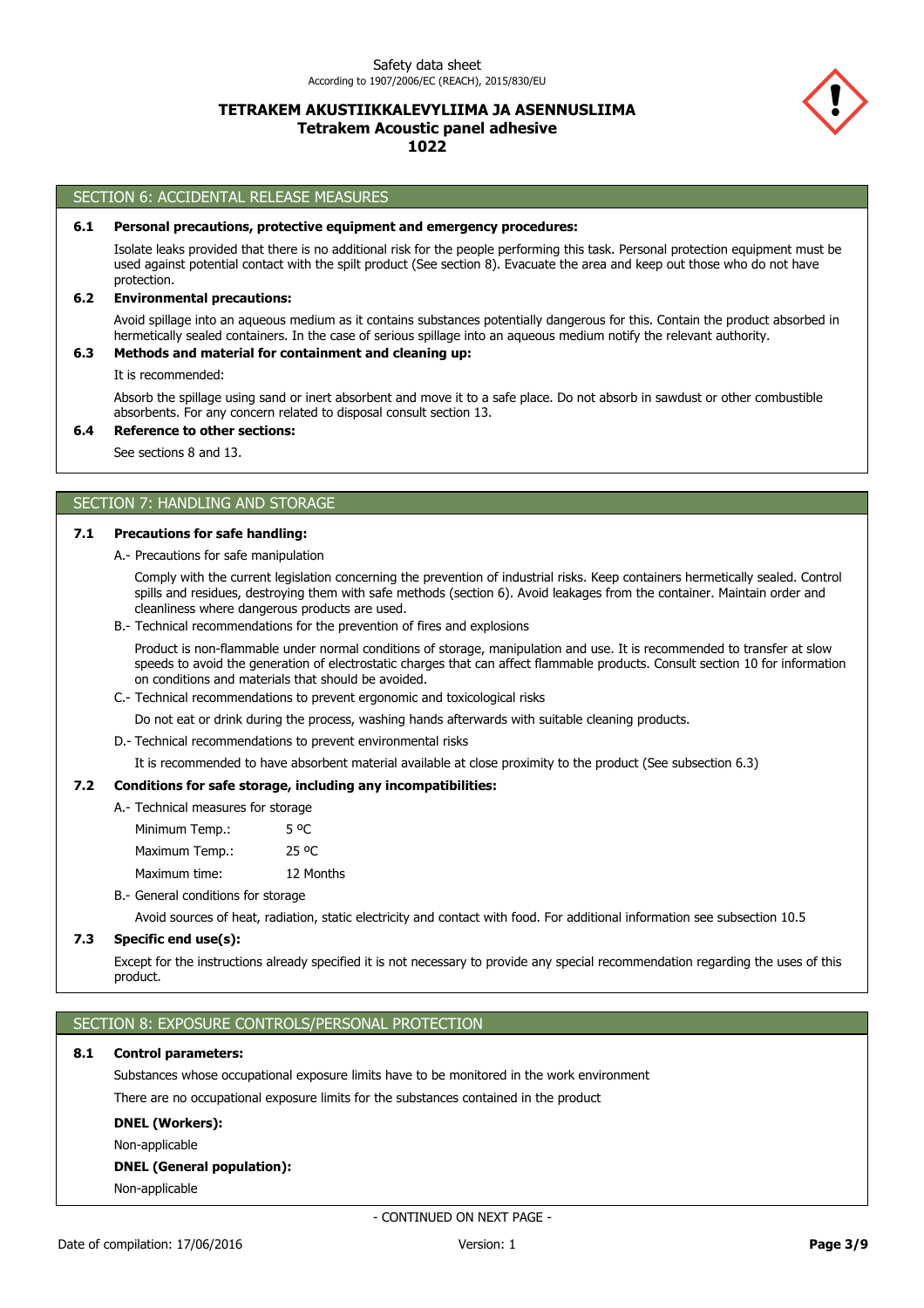## **TETRAKEM AKUSTIIKKALEVYLIIMA JA ASENNUSLIIMA Tetrakem Acoustic panel adhesive 1022**



## SECTION 8: EXPOSURE CONTROLS/PERSONAL PROTECTION (continued)

#### **PNEC:**

Non-applicable

### **8.2 Exposure controls:**

A.- General security and hygiene measures in the work place

As a preventative measure it is recommended to use basic Personal Protection Equipment, with the corresponding <<CE marking>> in accordance with Directive 89/686/EC. For more information on Personal Protection Equipment (storage, use, cleaning, maintenance, class of protection,…) consult the information leaflet provided by the manufacturer. For more information see subsection 7.1.

All information contained herein is a recommendation which needs some specification from the labour risk prevention services as it is not known whether the company has additional measures at its disposal.

#### B.- Respiratory protection

The use of protection equipment will be necessary if a mist forms or if the occupational exposure limits are exceeded.

C.- Specific protection for the hands

| Pictogram                                  | <b>PPE</b>                               | <b>Labelling</b> | <b>CEN Standard</b> | Remarks                                                                                                                                                                                                                   |
|--------------------------------------------|------------------------------------------|------------------|---------------------|---------------------------------------------------------------------------------------------------------------------------------------------------------------------------------------------------------------------------|
| <b>AND</b><br>Mandatory hand<br>protection | Protective gloves against<br>minor risks | C.AT.            |                     | Replace gloves in case of any sign of damage. For<br>prolonged periods of exposure to the product for<br>professional users/industrials, we recommend using<br>CE III gloves in line with standards EN 420 and EN<br>374. |

As the product is a mixture of several substances, the resistance of the glove material can not be calculated in advance with total reliability and has therefore to be checked prior to the application

- D.- Ocular and facial protection
	- Non-applicable
- E.- Bodily protection

| Pictogram | <b>PPE</b>           | Labelling     | <b>CEN Standard</b> | Remarks                                                                                                                                                                                                                                                                          |
|-----------|----------------------|---------------|---------------------|----------------------------------------------------------------------------------------------------------------------------------------------------------------------------------------------------------------------------------------------------------------------------------|
|           | Work clothing        | <b>CAT I</b>  |                     | Replace before any evidence of deterioration. For<br>periods of prolonged exposure to the product for<br>professional/industrial users CE III is<br>recommended, in accordance with the regulations<br>in EN ISO 6529:2001, EN ISO 6530:2005, EN ISO<br>13688:2013, EN 464:1994. |
|           | Anti-slip work shoes | <b>CAT II</b> | EN ISO 20347:2012   | Replace before any evidence of deterioration. For<br>periods of prolonged exposure to the product for<br>professional/industrial users CE III is<br>recommended, in accordance with the regulations<br>in EN ISO 20345 y EN 13832-1                                              |

F.- Additional emergency measures

| <b>Emergency measure</b>    | <b>Standards</b>               | <b>Emergency measure</b>                            | <b>Standards</b>              |
|-----------------------------|--------------------------------|-----------------------------------------------------|-------------------------------|
| AV<br>Ш<br>Emergency shower | ANSI Z358-1<br>ISO 3864-1:2002 | <b>O+</b><br>.<br>1111111<br>mm<br>Eyewash stations | DIN 12 899<br>ISO 3864-1:2002 |

### **Environmental exposure controls:**

In accordance with the community legislation for the protection of the environment it is recommended to avoid environmental spillage of both the product and its container. For additional information see subsection 7.1.D

### SECTION 9: PHYSICAL AND CHEMICAL PROPERTIES

## **9.1 Information on basic physical and chemical properties:**

For complete information see the product datasheet.

| Appearance:                                                                                        |                |
|----------------------------------------------------------------------------------------------------|----------------|
| Physical state at 20 °C:                                                                           | Liauid         |
| Appearance:                                                                                        | <b>Viscous</b> |
| *Not relevant due to the nature of the product, not providing information property of its hazards. |                |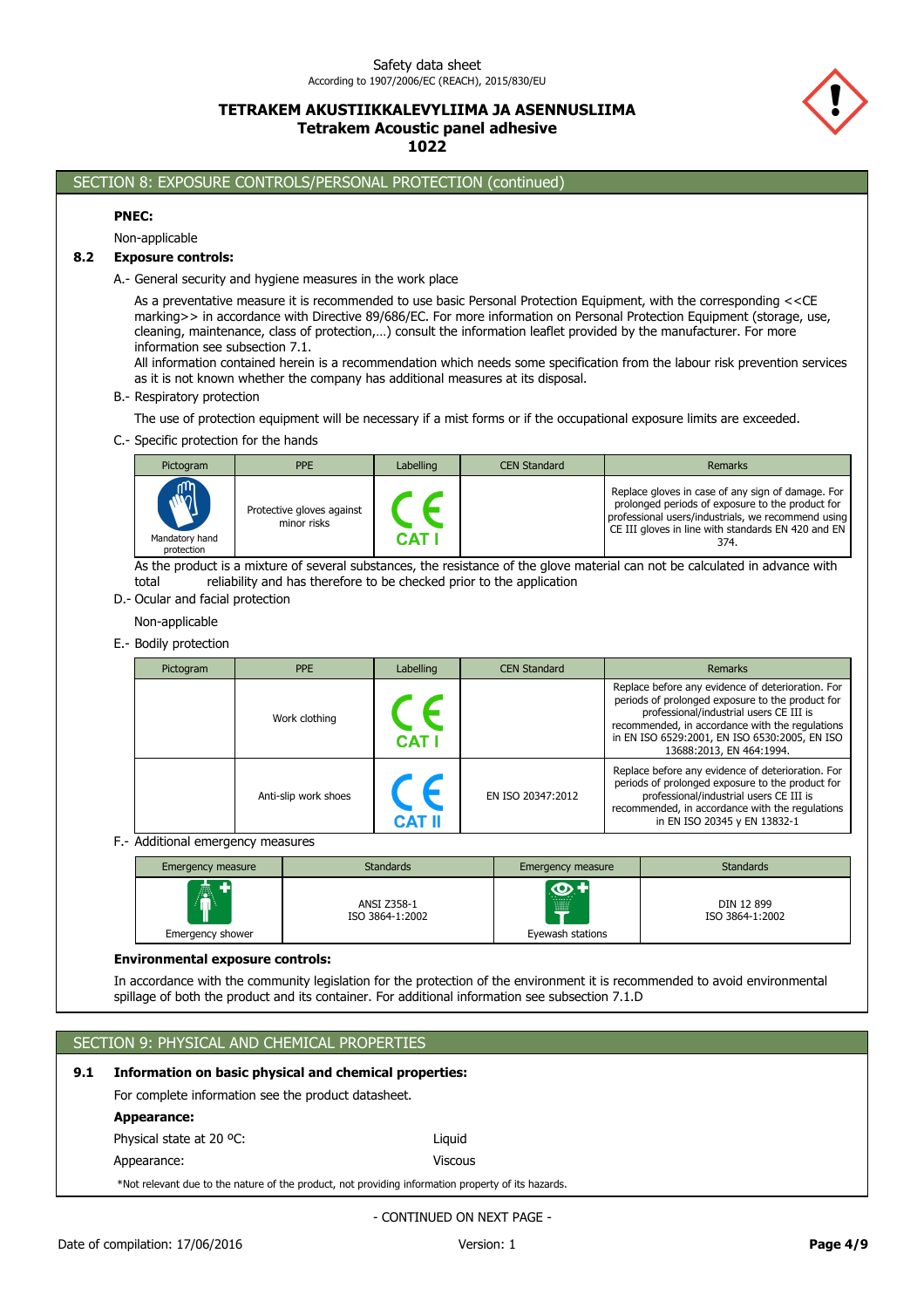## **TETRAKEM AKUSTIIKKALEVYLIIMA JA ASENNUSLIIMA Tetrakem Acoustic panel adhesive 1022**



|     | SECTION 9: PHYSICAL AND CHEMICAL PROPERTIES (continued)                                            |                        |
|-----|----------------------------------------------------------------------------------------------------|------------------------|
|     | Colour:                                                                                            | White                  |
|     | Odour:                                                                                             | Characteristic         |
|     | Odour threshold:                                                                                   | Non-applicable *       |
|     | <b>Volatility:</b>                                                                                 |                        |
|     | Boiling point at atmospheric pressure:                                                             | 100 °C                 |
|     | Vapour pressure at 20 °C:                                                                          | 2350 Pa                |
|     | Vapour pressure at 50 °C:                                                                          | 12381 Pa (12 kPa)      |
|     | Evaporation rate at 20 °C:                                                                         | Non-applicable *       |
|     | <b>Product description:</b>                                                                        |                        |
|     | Density at 20 °C:                                                                                  | Non-applicable *       |
|     | Relative density at 20 °C:                                                                         | 1,4                    |
|     | Dynamic viscosity at 20 °C:                                                                        | Non-applicable *       |
|     | Kinematic viscosity at 20 °C:                                                                      | Non-applicable *       |
|     | Kinematic viscosity at 40 °C:                                                                      | $>20,5$ cSt            |
|     | Concentration:                                                                                     | Non-applicable *       |
|     | pH:                                                                                                | $8 - 9$                |
|     | Vapour density at 20 °C:                                                                           | Non-applicable *       |
|     | Partition coefficient n-octanol/water 20 °C:                                                       | Non-applicable *       |
|     | Solubility in water at 20 °C:                                                                      | Non-applicable *       |
|     | Solubility properties:                                                                             | Non-applicable *       |
|     | Decomposition temperature:                                                                         | Non-applicable *       |
|     | Melting point/freezing point:                                                                      | Non-applicable *       |
|     | Explosive properties:                                                                              | Non-applicable *       |
|     | Oxidising properties:                                                                              | Non-applicable *       |
|     | <b>Flammability:</b>                                                                               |                        |
|     | Flash Point:                                                                                       | Non Flammable (>60 °C) |
|     | Flammability (solid, gas):                                                                         | Non-applicable *       |
|     | Autoignition temperature:                                                                          | Non-applicable *       |
|     | Lower flammability limit:                                                                          | Non-applicable *       |
|     | Upper flammability limit:                                                                          | Non-applicable *       |
| 9.2 | <b>Other information:</b>                                                                          |                        |
|     | Surface tension at 20 °C:                                                                          | Non-applicable *       |
|     | Refraction index:                                                                                  | Non-applicable *       |
|     | *Not relevant due to the nature of the product, not providing information property of its hazards. |                        |

| SECTION 10: STABILITY AND REACTIVITY                                                                                   |                  |                         |          |                 |  |  |  |
|------------------------------------------------------------------------------------------------------------------------|------------------|-------------------------|----------|-----------------|--|--|--|
| 10.1 Reactivity:                                                                                                       |                  |                         |          |                 |  |  |  |
| No hazardous reactions are expected because the product is stable under recommended storage conditions. See section 7. |                  |                         |          |                 |  |  |  |
| 10.2 Chemical stability:                                                                                               |                  |                         |          |                 |  |  |  |
| Chemically stable under the conditions of storage, handling and use.                                                   |                  |                         |          |                 |  |  |  |
| 10.3 Possibility of hazardous reactions:                                                                               |                  |                         |          |                 |  |  |  |
| Under the specified conditions, hazardous reactions that lead to excessive temperatures or pressure are not expected.  |                  |                         |          |                 |  |  |  |
| 10.4 Conditions to avoid:                                                                                              |                  |                         |          |                 |  |  |  |
| Applicable for handling and storage at room temperature:                                                               |                  |                         |          |                 |  |  |  |
| Shock and friction                                                                                                     | Contact with air | Increase in temperature | Sunlight | <b>Humidity</b> |  |  |  |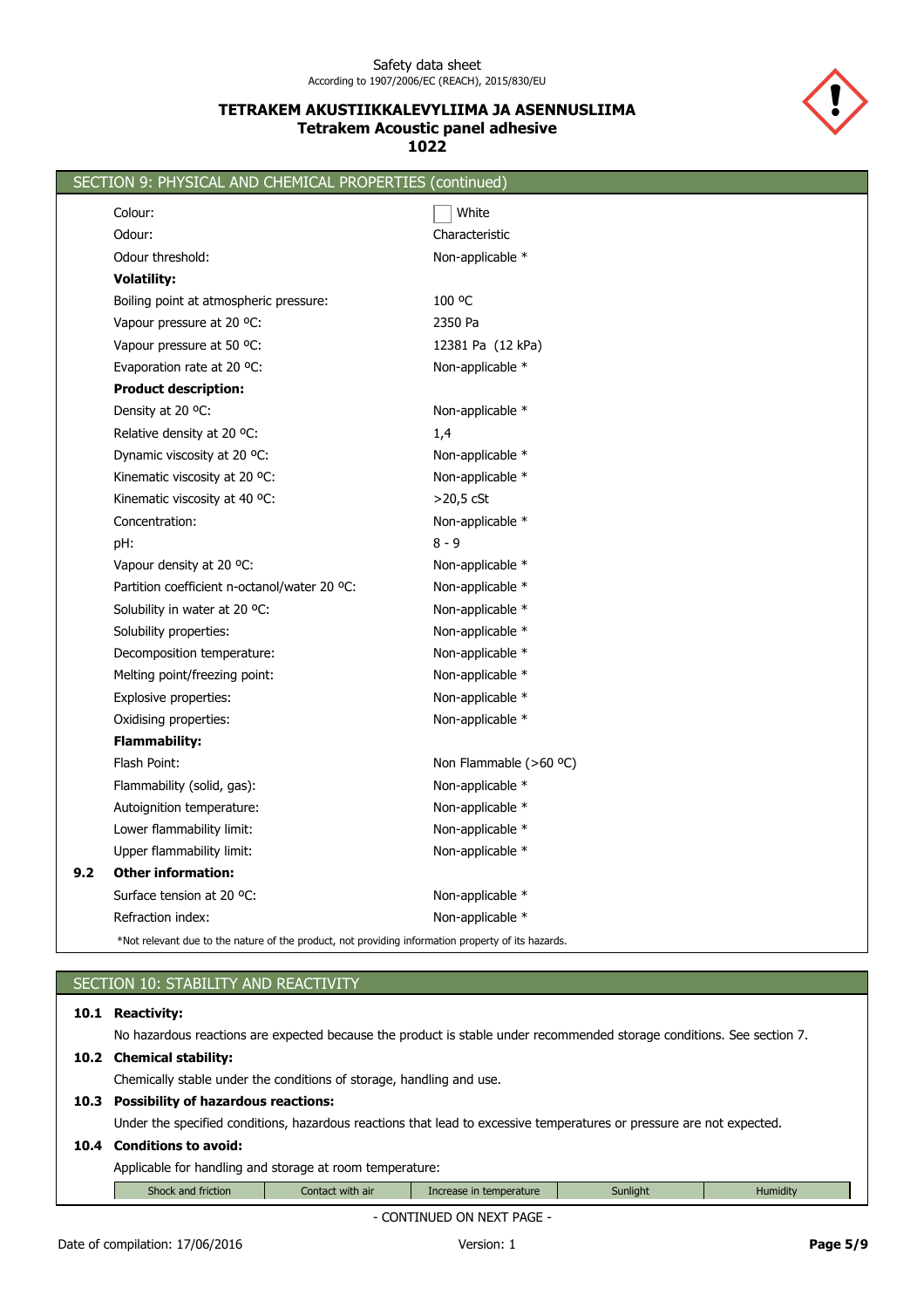## **TETRAKEM AKUSTIIKKALEVYLIIMA JA ASENNUSLIIMA Tetrakem Acoustic panel adhesive 1022**



|                                       | SECTION 10: STABILITY AND REACTIVITY (continued)                                                                                                                                                                      |                |                      |                       |                |  |  |
|---------------------------------------|-----------------------------------------------------------------------------------------------------------------------------------------------------------------------------------------------------------------------|----------------|----------------------|-----------------------|----------------|--|--|
|                                       | Not applicable                                                                                                                                                                                                        | Not applicable | Not applicable       | Not applicable        | Not applicable |  |  |
| 10.5                                  | <b>Incompatible materials:</b>                                                                                                                                                                                        |                |                      |                       |                |  |  |
|                                       | <b>Acids</b>                                                                                                                                                                                                          | Water          | Combustive materials | Combustible materials | <b>Others</b>  |  |  |
|                                       | Avoid strong acids                                                                                                                                                                                                    | Not applicable | Avoid direct impact  | Not applicable        | Not applicable |  |  |
| 10.6                                  | <b>Hazardous decomposition products:</b>                                                                                                                                                                              |                |                      |                       |                |  |  |
| compounds.                            |                                                                                                                                                                                                                       |                |                      |                       |                |  |  |
| SECTION 11: TOXICOLOGICAL INFORMATION |                                                                                                                                                                                                                       |                |                      |                       |                |  |  |
| 11.1                                  | <b>Information on toxicological effects:</b>                                                                                                                                                                          |                |                      |                       |                |  |  |
|                                       | The experimental information related to the toxicological properties of the product itself is not available                                                                                                           |                |                      |                       |                |  |  |
|                                       | Dangerous health implications:                                                                                                                                                                                        |                |                      |                       |                |  |  |
|                                       | In case of exposure that is repetitive, prolonged or at concentrations higher than recommended by the occupational exposure<br>limits, it may result in adverse effects on health depending on the means of exposure: |                |                      |                       |                |  |  |

- A.- Ingestion (acute effect):
	- Acute toxicity : Based on available data, the classification criteria are not met, however, it contains substances classified as dangerous for consumption. For more information see section 3.
	- Corrosivity/Irritability: Based on available data, the classification criteria are not met, however it does contain substances classified as dangerous for this effect. For more information see section 3.
- B- Inhalation (acute effect):
	- Acute toxicity : Based on available data, the classification criteria are not met, however, it contains substances classified as dangerous for inhalation. For more information see section 3.
	- Corrosivity/Irritability: Based on available data, the classification criteria are not met, however it does contain substances classified as dangerous for this effect. For more information see section 3.
- C- Contact with the skin and the eyes (acute effect):
	- Contact with the skin: Based on available data, the classification criteria are not met, however, it contains substances classified as dangerous for skin contact. For more information see section 3.
	- Contact with the eyes: Based on available data, the classification criteria are not met, however it does contain substances classified as dangerous for this effect. For more information see section 3.
- D- CMR effects (carcinogenicity, mutagenicity and toxicity to reproduction):
	- Carcinogenicity: Based on available data, the classification criteria are not met, as it does not contain substances classified as dangerous for the effects mentioned. For more information see section 3.
	- Mutagenicity: Based on available data, the classification criteria are not met, as it does not contain substances classified as dangerous for this effect. For more information see section 3.
	- Reproductive toxicity: Based on available data, the classification criteria are not met, as it does not contain substances classified as dangerous for this effect. For more information see section 3.
- E- Sensitizing effects:
	- Respiratory: Based on available data, the classification criteria are not met, as it does not contain substances classified as dangerous with sensitising effects. For more information see section 3.
	- Cutaneous: Prolonged contact with the skin can result in episodes of allergic contact dermatitis.
- F- Specific target organ toxicity (STOT) single exposure:
	- Based on available data, the classification criteria are not met, as it does not contain substances classified as dangerous for this effect. For more information see section 3.
- G- Specific target organ toxicity (STOT)-repeated exposure:
	- Specific target organ toxicity (STOT)-repeated exposure: Based on available data, the classification criteria are not met, as it does not contain substances classified as dangerous for this effect. For more information see section 3.
	- Skin: Based on available data, the classification criteria are not met, as it does not contain substances classified as dangerous for this effect. For more information see section 3.
- H- Aspiration hazard:

Based on available data, the classification criteria are not met, as it does not contain substances classified as dangerous for this effect. For more information see section 3.

### **Other information:**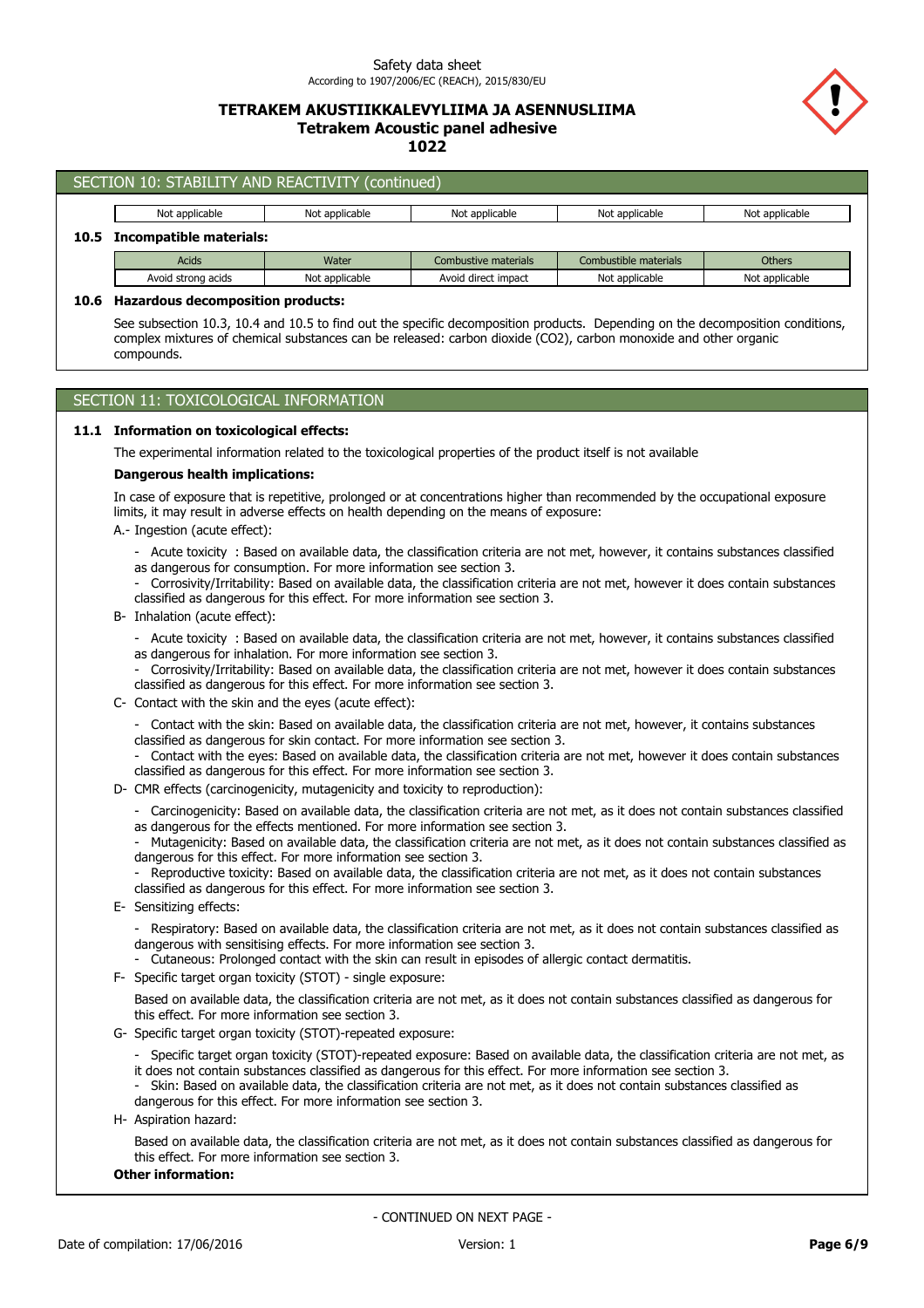## **TETRAKEM AKUSTIIKKALEVYLIIMA JA ASENNUSLIIMA Tetrakem Acoustic panel adhesive 1022**



## SECTION 11: TOXICOLOGICAL INFORMATION (continued)

### Non-applicable

#### **Specific toxicology information on the substances:**

| <b>Identification</b>                                                             | Acute toxicity  | Genus               |     |
|-----------------------------------------------------------------------------------|-----------------|---------------------|-----|
| 5-Chloro-2-Methyl-2H-Isothiazol-3-one/2-Methyl-2H-Isothiazol-3-one, (3:1) mixture | LD50 oral       | $100$ mg/kg         | Rat |
| CAS: 55965-84-9                                                                   | LD50 dermal     | $300 \text{ mg/kg}$ | Rat |
| <b>IEC: Non-applicable</b>                                                        | LC50 inhalation | Non-applicable      |     |

## SECTION 12: ECOLOGICAL INFORMATION

The experimental information related to the eco-toxicological properties of the product itself is not available

### **12.1 Toxicity:**

| <b>Identification</b>                                                                 | Acute toxicity   |                        | <b>Species</b> | Genus      |
|---------------------------------------------------------------------------------------|------------------|------------------------|----------------|------------|
| 5-Chloro-2-Methyl-2H-Isothiazol-3-one/2-Methyl-2H-Isothiazol-3-<br>one, (3:1) mixture |                  | $0.1 - 1$ mg/L (96 h)  |                | Fish       |
| CAS: 55965-84-9                                                                       | EC <sub>50</sub> | $0.1 - 1$ mg/L (48 h)  |                | Crustacean |
| EC: Non-applicable                                                                    | <b>EC50</b>      | $10.1 - 1$ mg/L (72 h) |                | Algae      |

## **12.2 Persistence and degradability:**

Not available

## **12.3 Bioaccumulative potential:**

Not available

## **12.4 Mobility in soil:**

Not available

**12.5 Results of PBT and vPvB assessment:**

Non-applicable

**12.6 Other adverse effects:**

Not described

## SECTION 13: DISPOSAL CONSIDERATIONS

### **13.1 Waste treatment methods:**

| Code     | <b>Description</b>                                                                           | Waste class (Regulation (EU) No<br>1357/2014) |
|----------|----------------------------------------------------------------------------------------------|-----------------------------------------------|
| 08 04 16 | Aqueous liquid waste containing adhesives or sealants other than those mentioned in 08 04 15 | Non dangerous                                 |

### **Type of waste (Regulation (EU) No 1357/2014):**

Non-applicable

### **Waste management (disposal and evaluation):**

Consult the authorized waste service manager on the assessment and disposal operations in accordance with Annex 1 and Annex 2 (Directive 2008/98/EC). As under 15 01 (2014/955/EC) of the code and in case the container has been in direct contact with the product, it will be processed the same way as the actual product. Otherwise, it will be processed as non-dangerous residue. We do not recommended disposal down the drain. See paragraph 6.2.

## **Regulations related to waste management:**

In accordance with Annex II of Regulation (EC) nº1907/2006 (REACH) the community or state provisions related to waste management are stated

Community legislation: Directive 2008/98/EC, 2014/955/EU, Regulation (EU) No 1357/2014

# SECTION 14: TRANSPORT INFORMATION

This product is not regulated for transport (ADR/RID,IMDG,IATA)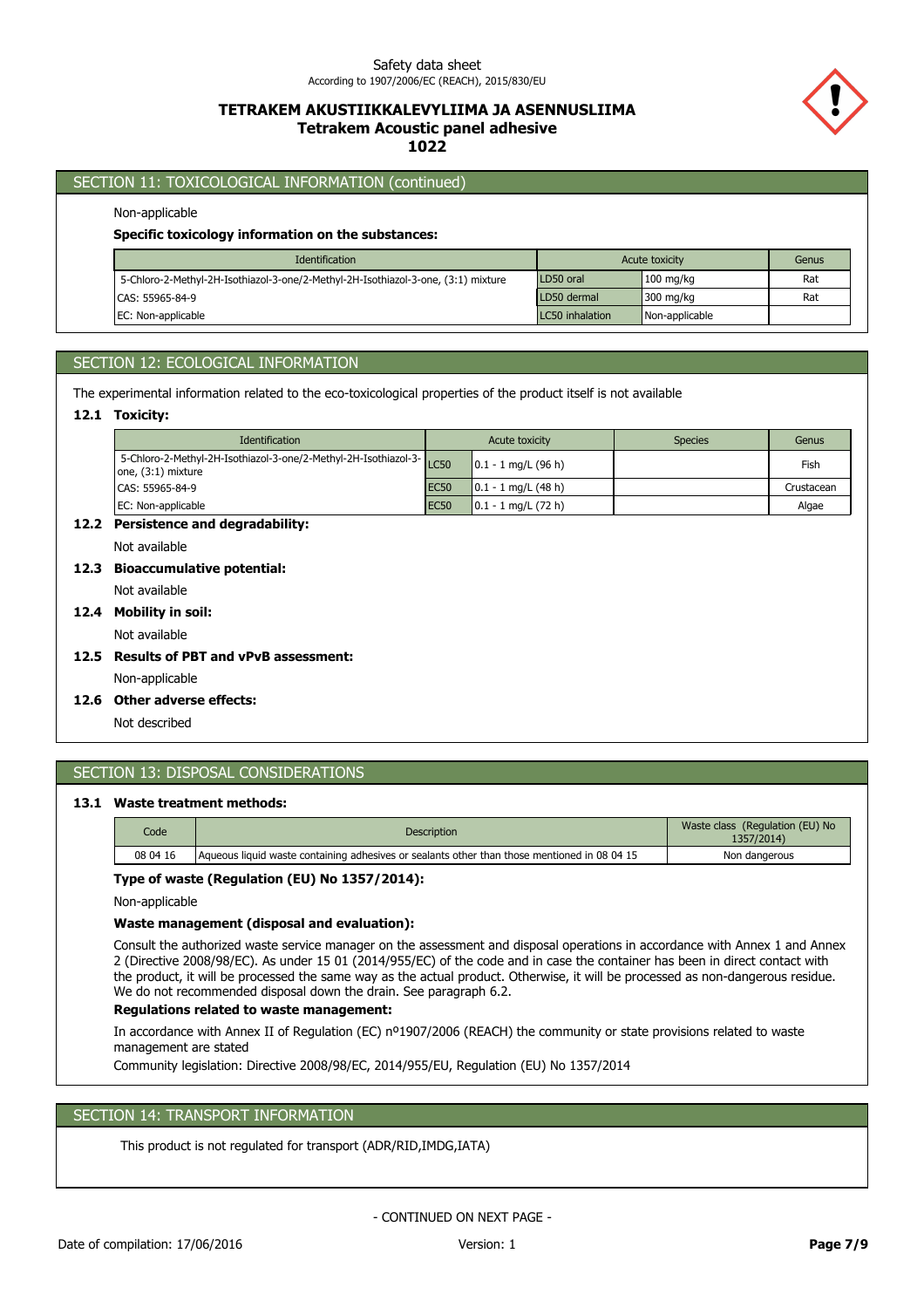## **TETRAKEM AKUSTIIKKALEVYLIIMA JA ASENNUSLIIMA Tetrakem Acoustic panel adhesive**

**1022**

## SECTION 15: REGULATORY INFORMATION

### **15.1 Safety, health and environmental regulations/legislation specific for the substance or mixture:**

Regulation (EC) No 528/2012: contains a preservative to protect the initial properties of the treated article. Contains 5-Chloro-2- Methyl-2H-Isothiazol-3-one/2-Methyl-2H-Isothiazol-3-one, (3:1) mixture.

Candidate substances for authorisation under the Regulation (EC) 1907/2006 (REACH): Non-applicable

Substances included in Annex XIV of REACH ("Authorisation List") and sunset date: Non-applicable

Regulation (EC) 1005/2009, about substances that deplete the ozone layer: Non-applicable

Article 95, REGULATION (EU) No 528/2012: 5-Chloro-2-Methyl-2H-Isothiazol-3-one/2-Methyl-2H-Isothiazol-3-one, (3:1) mixture (Product-type 2, 4, 6, 11, 12, 13)

REGULATION (EU) No 649/2012, in relation to the import and export of hazardous chemical products: Non-applicable

**Limitations to commercialisation and the use of certain dangerous substances and mixtures (Annex XVII REACH, etc ….):**

Non-applicable

#### **Specific provisions in terms of protecting people or the environment:**

It is recommended to use the information included in this safety data sheet as data used in a risk evaluation of the local circumstances in order to establish the necessary risk prevention measures for the manipulation, use, storage and disposal of this product.

### **Other legislation:**

The product could be affected by sectorial legislation

#### **15.2 Chemical safety assessment:**

The supplier has not carried out evaluation of chemical safety.

### SECTION 16: OTHER INFORMATION

#### **Legislation related to safety data sheets:**

This safety data sheet has been designed in accordance with ANNEX II-Guide to the compilation of safety data sheets of Regulation (EC) Nº 1907/2006 (Regulation (EC) Nº 2015/830)

Non-applicable **Modifications related to the previous Safety Data Sheet which concerns the ways of managing risks.:**

#### **Texts of the legislative phrases mentioned in section 2:**

H317: May cause an allergic skin reaction

#### **Texts of the legislative phrases mentioned in section 3:**

The phrases indicated do not refer to the product itself; they are present merely for informative purposes and refer to the individual components which appear in section 3

### **CLP Regulation (EC) nº 1272/2008:**

Acute Tox. 1: H310+H330 - Fatal in contact with skin or if inhaled

Acute Tox. 3: H301 - Toxic if swallowed

Aquatic Acute 1: H400 - Very toxic to aquatic life

Aquatic Chronic 1: H410 - Very toxic to aquatic life with long lasting effects

Eye Dam. 1: H318 - Causes serious eye damage Skin Corr. 1B: H314 - Causes severe skin burns and eye damage

Skin Sens. 1: H317 - May cause an allergic skin reaction

#### **Classification procedure:**

Skin Sens. 1: Calculation method

#### **Advice related to training:**

Minimal training is recommended to prevent industrial risks for staff using this product, in order to facilitate their comprehension and interpretation of this safety data sheet, as well as the label on the product.

#### **Principal bibliographical sources:**

**Abbreviations and acronyms:** http://esis.jrc.ec.europa.eu http://echa.europa.eu http://eur-lex.europa.eu